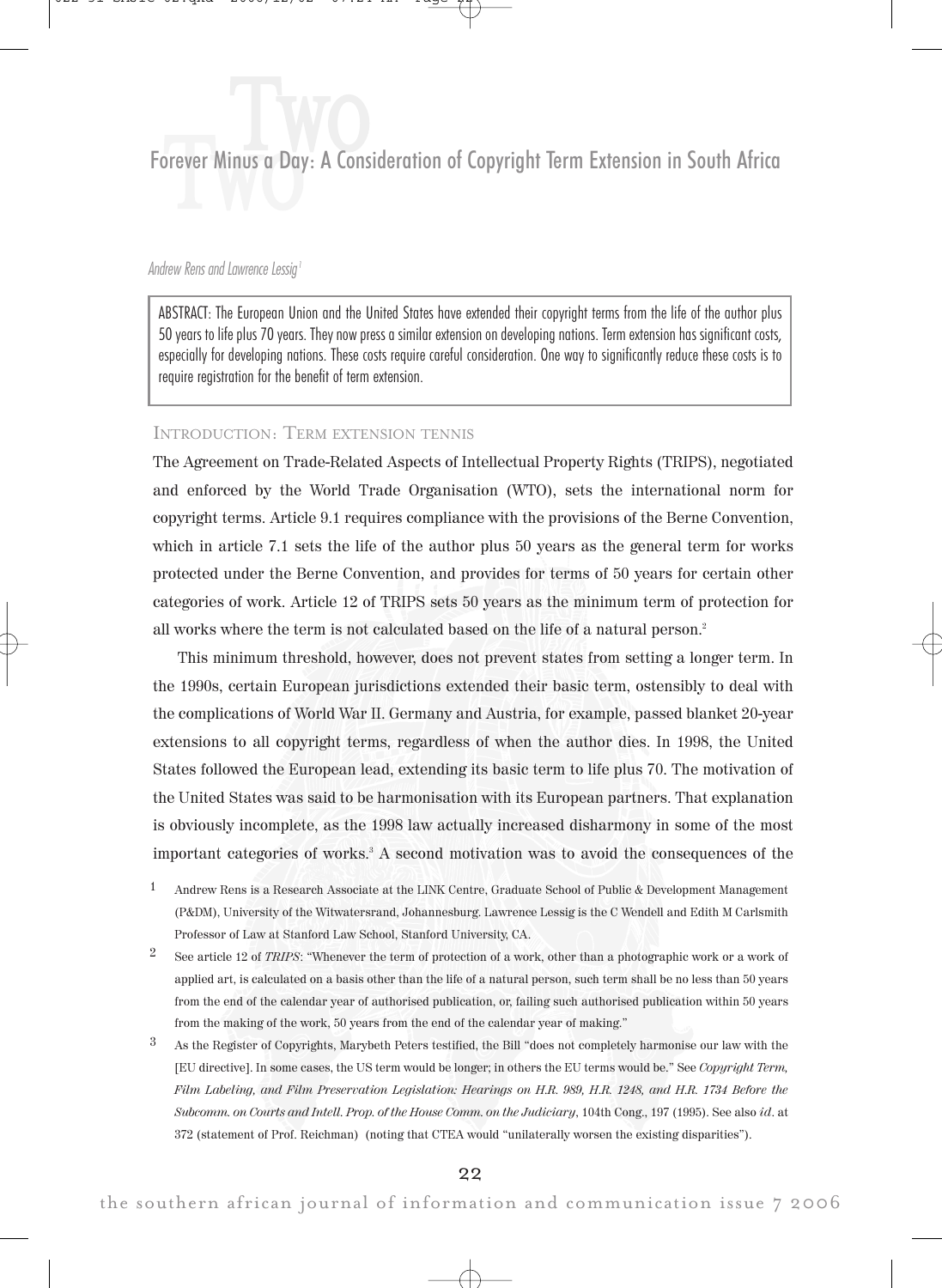

Whatever the reason initially for its extension of terms, the United States has now taken the lead to push for the extension of terms globally. Australia, for example, recently agreed to increase its term from life plus 50 years to life plus 70 years as a consequence of the free trade agreement (FTA) with the US Trade Representative. The Australian Parliament had already dismissed a proposal from local industry interests to increase the term in 2000.<sup>5</sup> This decision was reversed not by Parliament but by government trade negotiators.<sup>6</sup>

South Africa, as part of the Southern African Customs Union (SACU), has recently been engaged in FTA negotiations with the United States (Business Day, 2005). The US has once again placed the term of copyright on the negotiating table. As the largest economy in SACU by several orders of magnitude, South Africa is the senior partner in SACU. South Africa has a responsibility to consider the impact of changes to its intellectual property law not only on the majority of previously disadvantaged persons within South Africa but also on the other developing countries in SACU – Botswana, Namibia, Lesotho and Swaziland.

Although Africa imports only a tiny proportion of the cultural goods (the subject of intellectual property rights) in the world, it exports even less.7 Africa is a net importer of cultural goods, spending scarce foreign exchange resources on them. Extending copyright terms may tend to increase this imbalance. South Africa's economic role in Africa and leadership in the African Union (AU) raise a domestic decision to continental importance. South Africa is subject to economic pressure presciently predicted 10 years ago:

As the United States and members of the European Union are South Africa's most important trading partners, it may well be that South Africa will also eventually extend its copyright protection terms to 70 years from the death of the author (Wendland & Baillee, 1996: 167).

While the FTA negotiations have been discontinued (*Business Day*, 2006), the same issues will arise in future rounds of talks, and South Africa will once again have to consider the US demand to increase terms. It will have to weigh carefully the cost of the American

- 5 See www.ipcr.gov.au/, accessed 15 October 2005.
- 6 See www.dfat.gov.au/trade/negotiations/us.html, accessed 15 October 2005.
- 7 According to UNESCO (2005), Africa imports only 1% of the cultural goods in the global market, but exports even less, 0.4%; from UNESCO (2005) International flows of selected cultural goods and services, 1994-2003, UNESCO Institute for Statistics, Montreal: Figure 5 on p. 23 and Figure 5 on p. 21.

<sup>&</sup>lt;sup>4</sup> See Goldstein, P (2001) International copyright: Principles, law, and practice, § 5.3 at 239.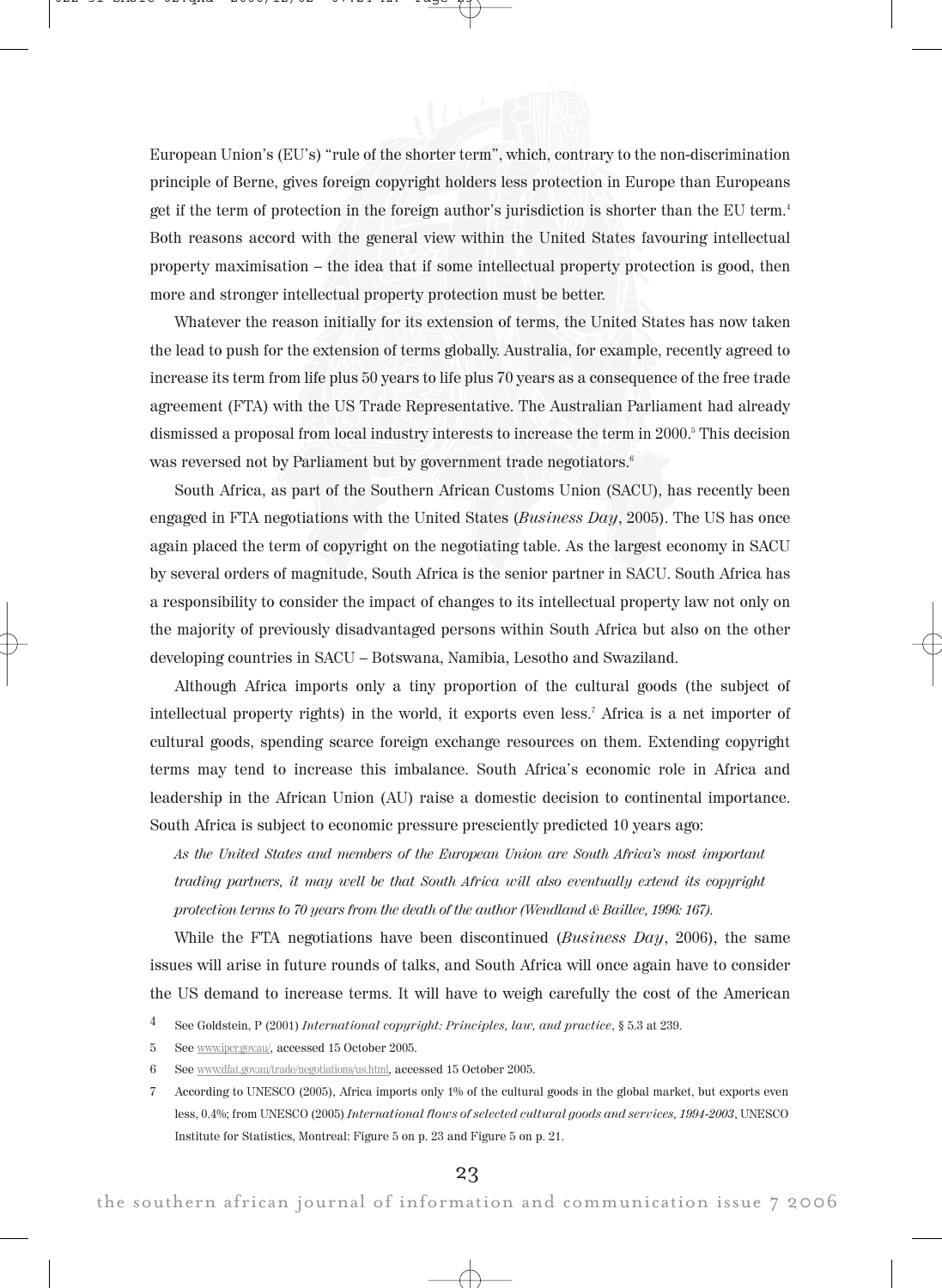proposal. Even if term extension cannot be avoided, there are obvious ways to minimise its cost. In this article, we introduce one such way.

# THE SOUTH AFRICAN CONTEXT

The current term of copyright in South Africa for literary, musical, and artistic works is the life of the author plus 50 years.<sup>8</sup> The term is 50 years for cinematographic films, photographs, computer programs, sound recordings, broadcasts, programme carrying signals, published editions, and anonymous and pseudonymous works.<sup>9</sup>

As Owen Dean, an intellectual property lawyer, writes, the term is already generous, particularly when compared to the terms for patents (20 years) and trademarks (15 years):

The period afforded to the owner of copyright in a work for controlling the use of his work and deriving remuneration from it – in other words the duration of copyright – is a very generous one (Dean, 2003).10

Patents and trademarks, unlike copyright, also require registration for any intellectual property right to exist.

The rationale for intellectual property generally, and copyright in particular, is to increase the availability and quality of creative endeavours for the common good. Copyright and patent statutes create a set of exclusive rights that allow commercial exploitation of the creation for a limited period. These exclusive rights are intended to act as incentives to creativity, as a potential reward for works. They are also intended to operate as a mechanism that allows those engaged in creativity, whether musicians or inventors, to garner a livelihood from creativity, thus allowing them to devote themselves full-time to creative endeavour.

The objective of these statutory monopolies is that society benefits from the creative activity the statutes are meant to support. The statutory monopoly is notionally a limited monopoly, limited in scope and in duration. The scope of copyright is limited by fair dealing and the general exceptions.<sup>11</sup> What is not often realised is that the scope is also limited to the rights listed in the statute – other uses of the work are not regulated and anyone can do them freely. So no one requires permission to read a book, or to read a book aloud, or to write in the margins of her own book, or even to burn her own book. Also, the exclusive rights apply only to acts done to the whole or a substantial part of a work. For example, any copying which is of less than a substantial part of a work is not an infringement. It does not require a fair dealing exception. It is simply free.

Section  $3(2)(a)$  of the Copyright Act 98 of 1978. Works that are not available during the author's lifetime are subject to copyright for 50 years from publication (s 3(2)(b)).

<sup>9</sup> Copyright Act, s 3(2) (b)- (f).

<sup>10</sup> See Dean (2003: 1-31).

<sup>11</sup> Copyright Act, ss 12-19B.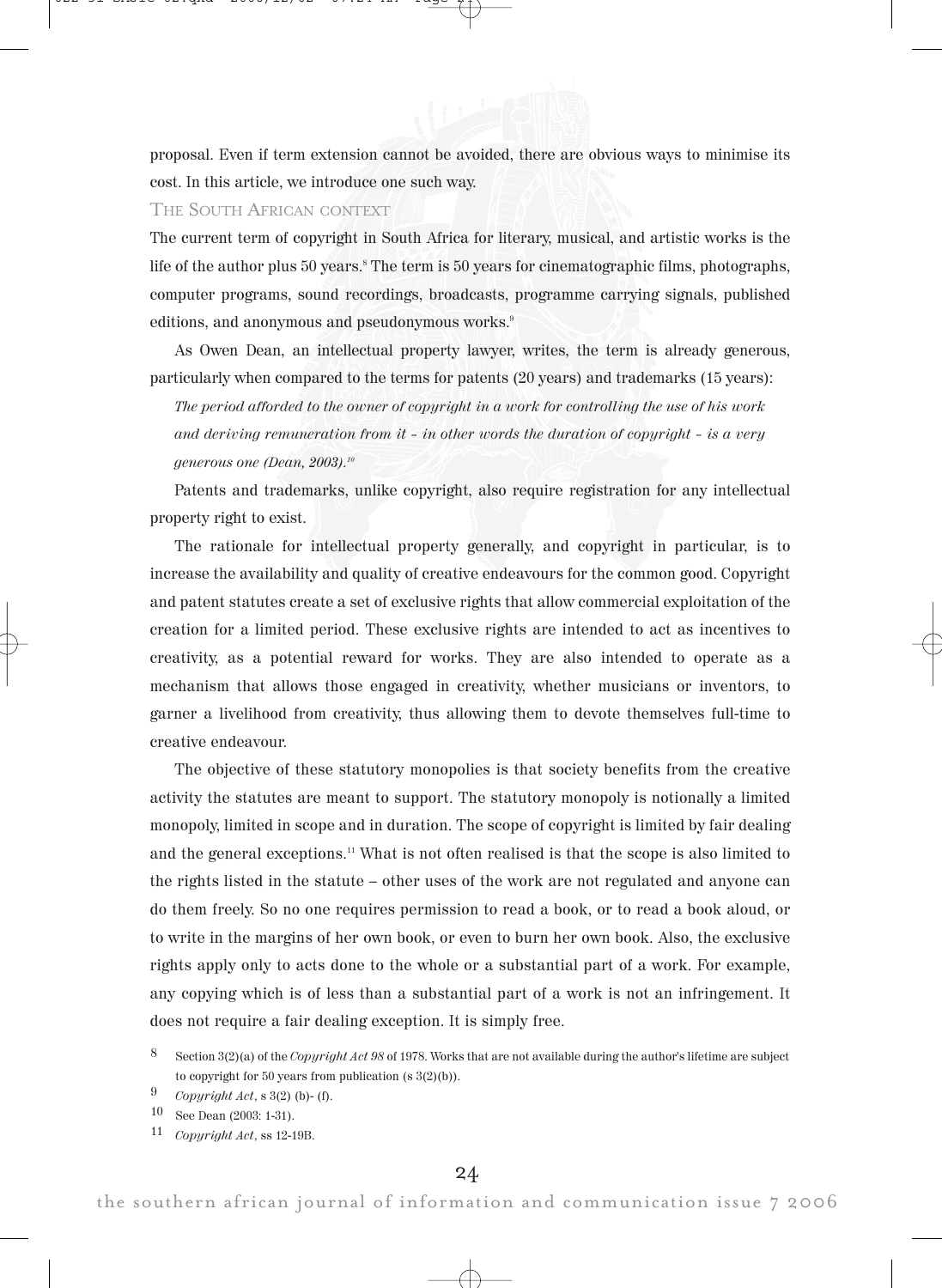When the term of copyright expires, a work becomes part of the public domain. Anyone may then make any use of it without the author's permission. The public domain is the repository of the collective creative endeavours of humanity. Copyright exists to generate new work for the public domain.

Unlike patents and trademarks, the exclusive rights given by copyright arise as soon as an original work is created. This happens at any time that anyone makes any work that is "original" in any material form. Original in this context just means that it is the result of independent effort. Material form includes digital data.<sup>12</sup> So as soon as anyone makes something that is not a mere copy of someone else's work, an idle doodling on a page, for example, the law immediately gives that person a whole range of rights in that work, and prohibits other people from using the work. These extensive rights arise automatically and without any formalities. Some uses of the doodle could result in criminal penalties. Under the current system, if the doodle is made by someone who is 25 at the time the work is made, it will be protected until the creator's death, let us say at 75, and then another 50 years – an automatic 100-year monopoly.

How did South Africa, a developing country struggling with massive adult illiteracy (16% of the population, some seven million people, have had no schooling), $13$  with profound unemployment and development issues to contend with, acquire its copyright regime, including the current extensive term? As with so many other largely unexamined aspects of South African society, South Africa was given its copyright regime by its colonial masters.

The first law to grant copyright in South Africa was a Batavian Republic statute in 1803 when the Dutch governed the Cape Colony. A little later the Transvaal and Free State Republics acquired their own instruments, copied from European precedents, as did the British colonies of the Cape and Natal.

In 1911, Britain passed a copyright statute – the Copyright Act of 1911, which became known as the Imperial Copyright Act, as it was passed, at least in part, to protect the rights of British authors in the colonies. The Act was also intended to enact the provisions of the Berne Treaty agreed at the Berlin Conference in 1907. This Act applied directly to the imperial Dominions including South Africa.

These imperial acts followed a long tradition of copyright in Britain. That tradition was initially motivated by a strong desire to limit the scope of publishing monopolies. The first copyright statute in England, the Statute of Anne of 1710, aimed to restrict the effective term of copyright. Before that statute, publishers believed they had a perpetual right to

<sup>12</sup> Copyright Act,  $s$  2(2).

<sup>&</sup>lt;sup>13</sup> A further 37% of South Africans have not completed secondary school (16 million people). See Census 2001: Key results, http://statsa.gov.za/census01, accessed 17 February 2005.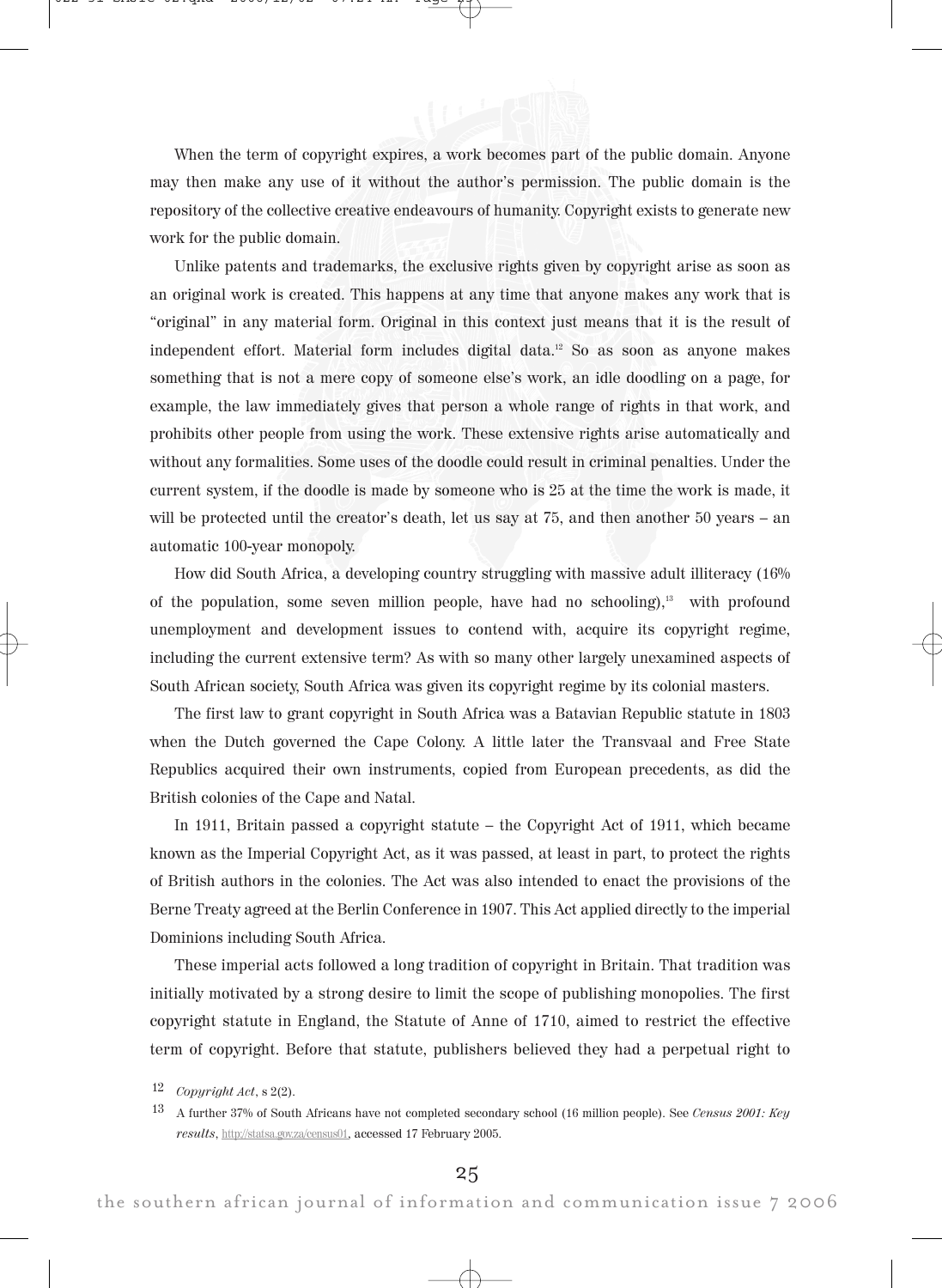

control the publication of their works. After the Statute of Anne, that control was to be limited. It took 64 years before the express limits within the Statute of Anne were confirmed by the House of Lords. But when they were, for the first time in British history, works entered a public domain.

Many of the provisions of the current South African legislation are ultimately descended from the 1911 British Copyright Act, which was formally incorporated into South African law by the South African Patent, Trademarks, Designs and Copyright Act 9 of 1916. Subsequently, the Copyright Act 63 of 1965 closely followed the Copyright Act 1956 in the United Kingdom. The current Copyright Act 98 of 1978 was passed by the apartheid government. Although it has been amended nine times, these amendments have been largely technical amendments, primarily in response to international developments.

The most astonishing feature of the current copyright regime in South Africa cannot be found anywhere in the text of the Act. The history and policy debates around the Act are utterly oblivious to the urgent issues of illiteracy, semi-literacy and unemployment which burden millions of South Africans.

In contrast to other former colonies, the United States, upon independence from Britain, did not grant copyright to works protected by the imperial power, or any other foreign power. The United States law instead protected only maps, charts, and books authored in the United States, and then only for a brief 14 years, with a possible 14-year extension.<sup>14</sup> This protection extended to works by Americans only. Until 1891, the United States did not extend copyright protection to foreign authors at all. In this sense, the United States was born a pirate nation. It justified its piracy on the basis of its status as a developing nation.

#### THE COSTS OF TERM EXTENSION

Copyright creates obvious benefits. By giving creators an exclusive right to exploit their creative work, copyright produces incentives to create that the market otherwise would not provide.

These incentives are fundamental to the growth and spread of culture. Obviously, many would create whether or not there was copyright protection. But equally obviously, some would not. Some creators require the opportunity economically to exploit their creative work – for without that opportunity, they could not afford the costs of creation. A filmmaker, for example, creating a US\$2 million film ordinarily needs an opportunity economically to exploit that work, if only to cover the costs of producing that film. If competitors could simply take her creative work, copy it, and sell it, the creator's opportunity to recover costs would be reduced. Copyright is thus a promise to the creator to give her a chance to exploit her work, so as to give the creator an incentive to create.

Such incentives, however, obviously only operate prospectively. We cannot give an 14 See Act of 31 May 1790, § 1, 1 Stat. 124.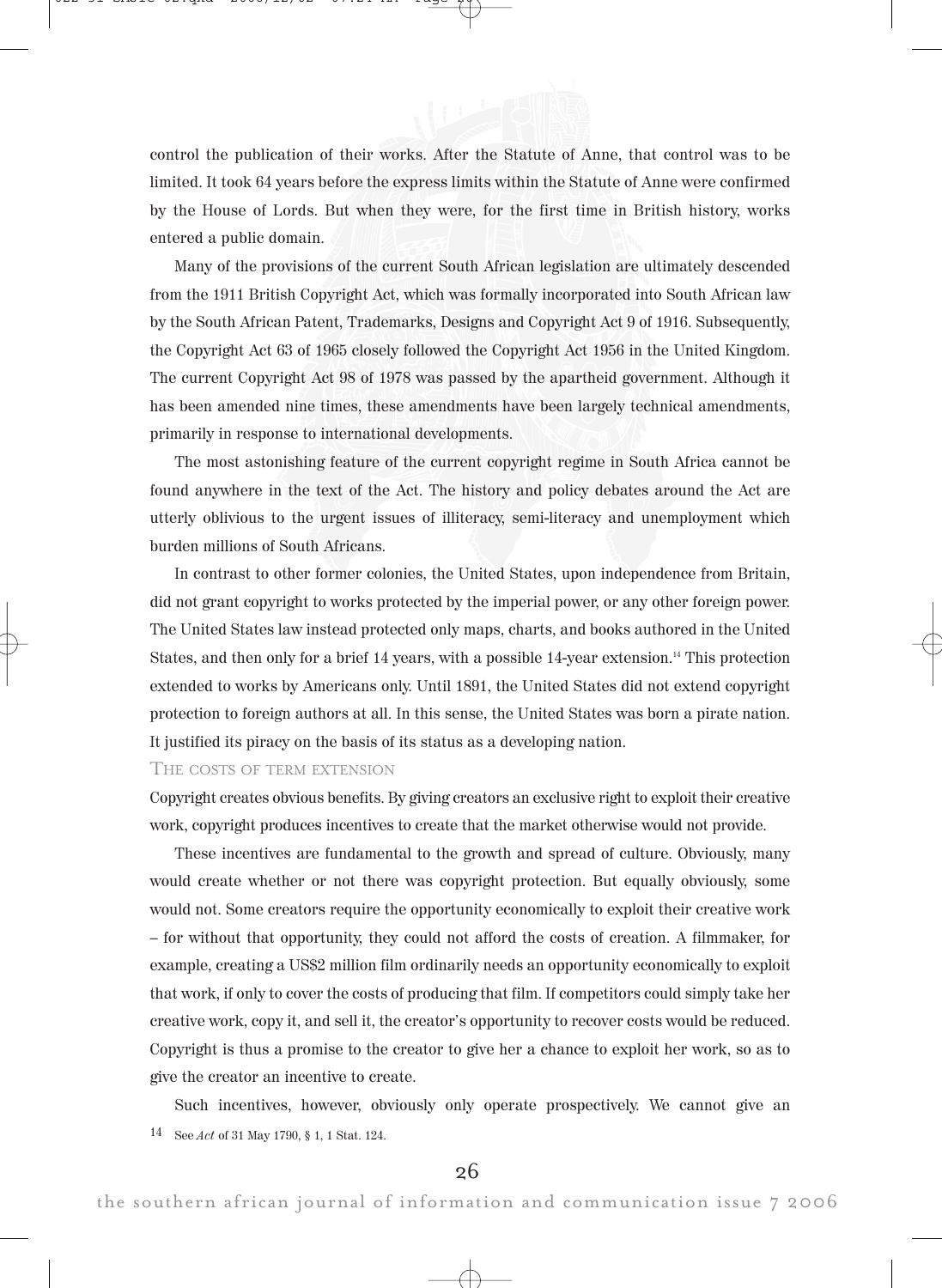incentive today to produce creative work yesterday. Thus, any incentive-related gains from copyright are prospective only.

But copyright also creates cost. As with any monopoly right, copyright restricts the flow of information, and artificially elevates the cost of information and culture. The aim of any rational copyright policy must be to balance the costs against the benefits.

Term extension has its own mix of benefits and costs. These differ substantially depending upon whether the extension applies to existing copyrighted works or to future works only.

If the extension applies prospectively only, then both the present benefits and present costs are slight. This is because both the benefits and the costs will be borne many years in the future, and properly to reckon those benefits and costs, the costs and benefits must be discounted. In the current South African context, the United States is demanding that South Africa extend its term from life plus 50 years to life plus 70 years. The present benefit of that extension is the added incentive to create that the extension would produce.

That benefit is tiny. As Justice Stephen Breyer estimated in *Eldred v Ashcroft*,<sup>15</sup> "a 1% likelihood of earning [US]\$100 annually for 20 years, starting 75 years into the future, is worth less than seven cents today." This is because the value of money in the future is less than the value of that money today. Likewise could we calculate the expected costs of the extension, but for our purposes, we will assume that those costs are zero.

If the extension applies to existing copyright, however, the calculus is very different. Again, in the current South African context, a term extension of existing works would reach back to 1956 at least. For works from that period that continue to be commercially available, the benefit to the copyright owner is simply the present value of those royalties for 20 years into the future. So, for example, at a 5% discount rate, a 20-year royalty of US\$1,000 a year is worth about US\$12,500 today.

The benefits from an extension of existing copyright (to the copyright owner, at least) are, therefore, quite substantial. So, too, are the costs. For in addition to taxing the public for the increased royalties that it otherwise would not have paid, term extension of existing copyright substantially inhibits access to works that are not currently commercially available. The vast majority of work created 50 years ago is no longer commercially accessible. Yet term extension would burden access to these works by requiring anyone who would use, or remix, these works to secure permission from the author. But again, because the work is not commercially available, it is extremely costly to locate the author (or, of course, her successor in title). So the vast majority of these works are "orphaned" by term extension.

There are obviously other costs as well. Term extension extends the monopoly over a particular creative work. Those monopolies keep the cost of such creativity above competitive prices. They also continue the need for expensive licensing of creative work.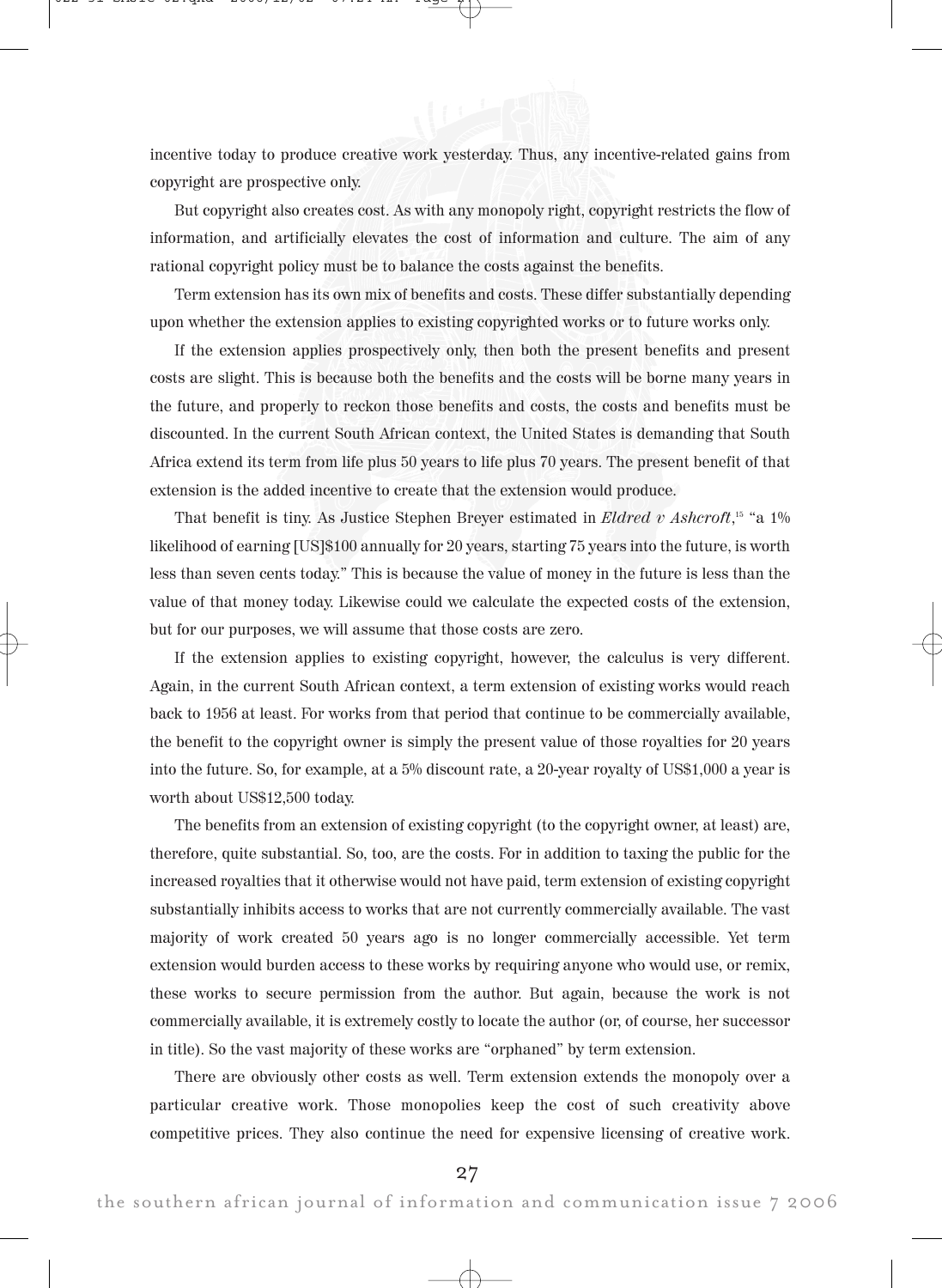

They finally restrict the opportunity to produce competing editions, or versions, of popular creative works. As a quick visit to Amazon.com will attest, there are many editions of works in the public domain very competitively priced. Works still under copyright do not offer such range or savings.

These costs are particularly significant in the South African context. Term extension for existing works significantly interferes with the ability of society to make transformative use of works. A particular set of transformative use involves challenging hegemonic accounts of history and life through rewriting archetypal narratives. The genre of re-appropriative works is important to any open society but vitally important to a newly free society such as South Africa still struggling with the legacy of apartheid.

JM Coetzee's Foe, a rejoinder to Daniel Defoe's Robinson Crusoe, illustrates how this strategy engages the past. It subverts the colonial myth of the benevolent master and "Man Friday", an archetypal noble savage. In Foe, Friday's tongue is cut; he cannot speak and tell his own tale, symbolising the silencing of alternative discourses by the dominant colonial narrative. Coetzee could write the novel without fear of a copyright suit, as Robinson Crusoe was published in 1719, and Defoe died in 1731, long before current lengthy copyright terms.

There are, however, many works still under copyright which tinge colonialism and even life under apartheid with nostalgia. Rudyard Kipling and Rider Haggard manufactured archetypes of bold white adventurers and loyal native servants, a tradition continued by some writers still alive at present, such as the London-based South African author Wilbur Smith. How long will it be before contemporary works are available for appropriate rejoinder? Term extension threatens unduly to delay the urgent reworking of hegemonic discourses in a society still shaped by colonial and racist oppression. Critical engagement with the founding stories of society helps create a substantively democratic and egalitarian culture (Saint-Amour, 2003: 207-220).

This difference in the benefits and costs of prospective term extension, and the extension of existing terms, is a clue to the real motivation behind these extensions. In the United States, in particular, copyright holders for many old works pushed to extend the term of existing copyrights. By contrast, there was no one seriously arguing that extending terms prospectively would increase present incentives.

## A COMPROMISE – RENEW ONLY IF REGISTER

Extending existing copyright terms benefits a small minority of existing copyright holders; it significantly burdens the rest of society. That burden invites policy makers to explore alternatives that might mitigate some of this harm. We propose a simple technique to minimise the harm from extending existing terms: the only works whose terms can be extended are those that register to secure the benefit of that extension.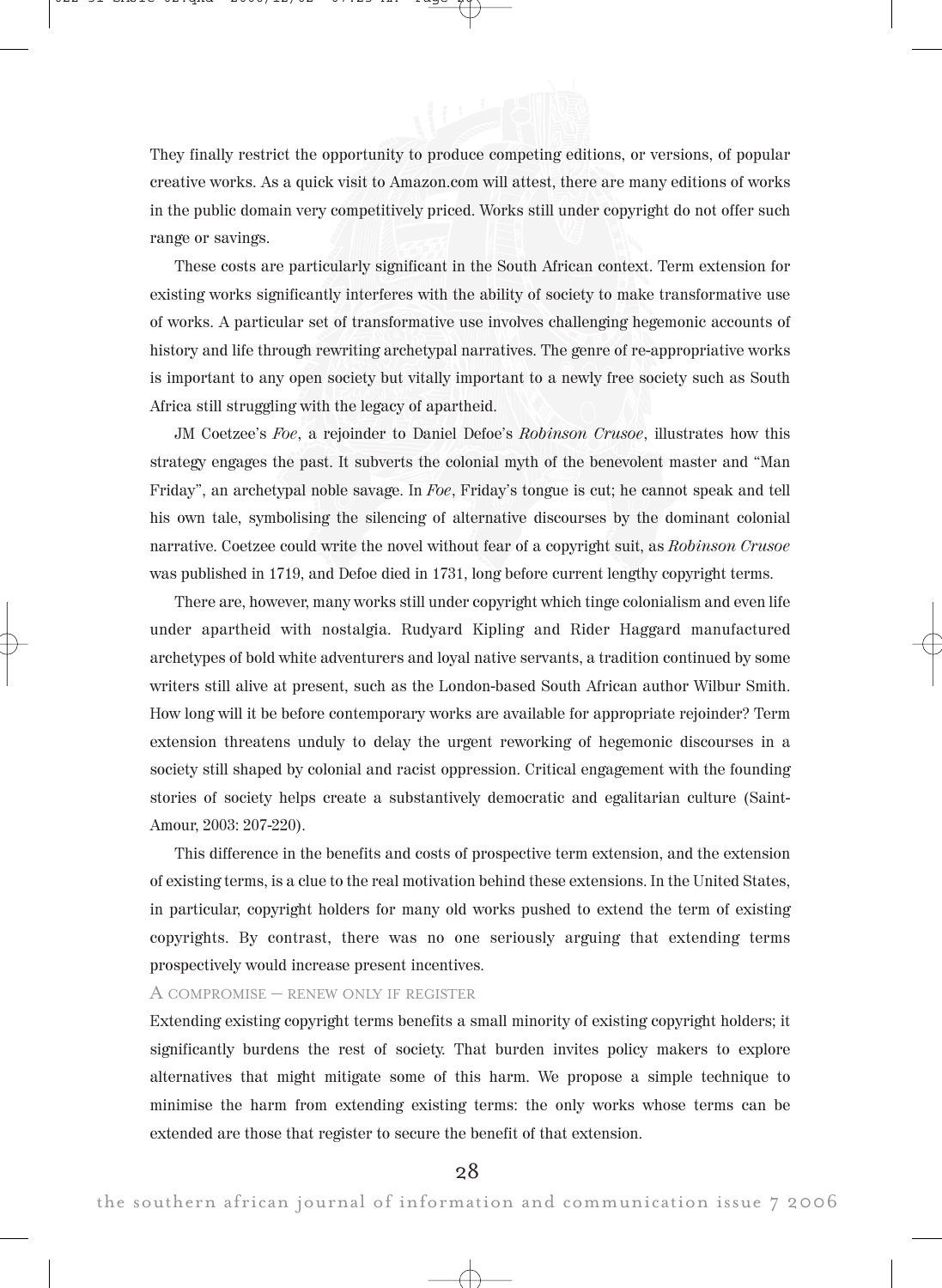Just such a compromise – that any extension should be limited to those copyright holders who take steps to claim the extension – is being debated by Westminster in the  $UK<sup>16</sup>$ 

Under this rule, authors of existing works seeking to benefit from an extension of term must take affirmative action to secure that benefit. A simple registration with a token fee would be enough to separate works needing the benefit of a longer term from works that do not. And as the vast majority of works have no continuing commercial life, there would be relatively few registrations to consider.

Such a proposal does not deprive authors of anything they otherwise would have had. In fact, the proposed extension would grant authors a 20-year term they otherwise would not have had. A simple registration is hardly a burden to demand in exchange for these additional 20 years. Nor would the proposal deprive future authors of any right, as it applies only to copyrights of works already in existence.

This slight modification would then significantly narrow the burden of term extension, while not depriving those who would otherwise benefit of any substantial right. It would also significantly expand the range of works in the public domain. In the United States, when reregistration was a requirement, up to 90% of certain kinds of works were never reregistered. For those works, the relatively trivial burden of registration was greater than the value of an extended copyright term.

This proposal raises a question under Berne, but we believe that question is easily answered. Berne forbids formalities operating as conditions to minimum copyright protection. The requirement of registration to get the benefits of an additional 20-year term might be thought to contradict that requirement. But this requirement applies to secure the benefit of copyright protection that is beyond the minimum required by TRIPS and Berne. The requirement could, therefore, not deprive any author of the minimum protection required by Berne. Alternatively, it is possible to except foreign works from the registration requirement. That would still enable a significant number of South African works to enter the public domain, without raising any question under international law.

Registration is not foreign to South African law. The 1916 Copyright Act, for example, had a registration provision. When a work was registered it created a presumption of notice that the work was under copyright. In any dispute about copyright, the person accused of infringement could claim that she did not know the work was subject to copyright, nor could she reasonably have known that. Registration prevented people from raising this defence, because they were presumed to have known. Since copyright was primarily aimed at potential re-printers of books rather than ordinary people, registration did not impose too heavy a burden on ordinary users of works.

16 See Lessig (2006) Those sensible British, Lessig blog, 18 May, www.lessig.org/blog/archives/003403.shtml

29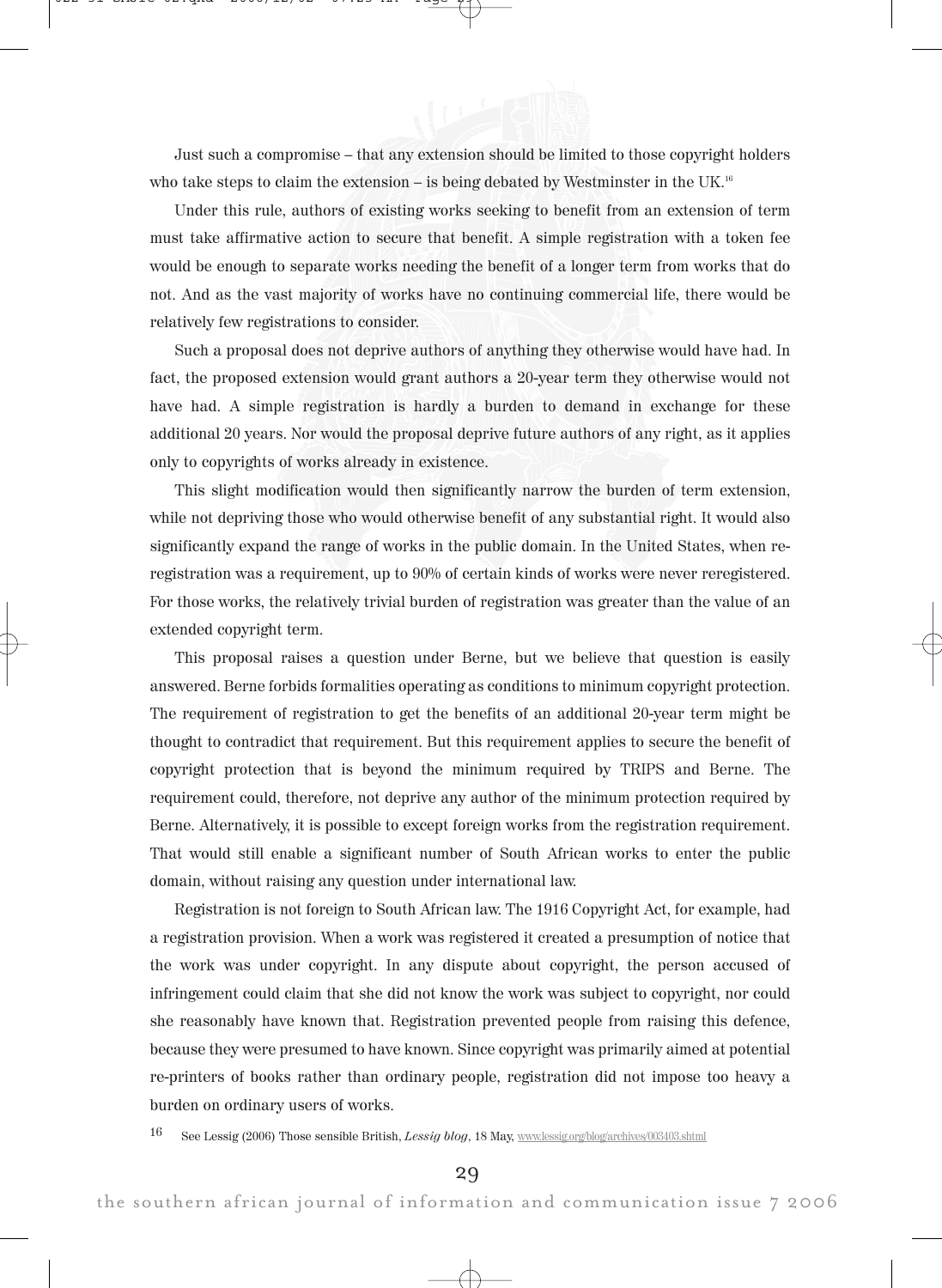Recent statutes have also relied upon registration provisions. The Copyright in Cinematograph Films Act 62 of 1977 currently allows registration for the additional benefit of evidence – registration constitutes prima facie evidence that the registrant is the owner or licensee of copyright in the cinematograph film.17 It does not require registration for the vesting of copyright but rather for the benefit of proof.

In both these instances, registration is required to obtain an additional benefit of protection. In the same vein, the registration requirement we have proposed would enable an author or her successors in title to secure a benefit beyond the benefit originally promised.

Such a registration system could exploit the efficiencies of digital technology to lower the burden of registration significantly. Just as the Internet's domain name system has created competing registrars who feed a single domain-name registry, a system of copyright registration could permit many different registrars to compete to provide low-cost registry services to authors. Some of these registrars could provide web-based registration services. Others could offer paper-based registration that would be aggregated electronically. In either case, the system should not be expensive, and in no case need it be complex.

Registration need not impose a significant burden either on limited government resources or on those with an interest in registering works for an extension of copyright term. An online registration process would reduce costs. CIPRO, the South African government agency that registers patents and trademarks, is already in the process of transition to an online registry. Registration of copyright for term extension would simply require another online register and a marginal increase in the costs.

One possible criticism of requiring registration for term extension is that it is precisely the most marginalised persons in South African society for whom even the barest formalities will pose the most significant barrier. The works that are due to expire, and thus are in need of registration, are most likely to be owned by corporations, especially international corporations. Due to the same historical processes which disadvantaged many South Africans, there are few instances in which previously disadvantaged people hold copyright in works due to expire. In those few instances where historically disadvantaged persons hold copyright about to expire, it can be argued that the works in question are of such cultural importance that available non-profit resources will ensure their protection.

### **CONCLUSION**

Copyright is regulation. As with any regulation, it imposes costs. As with some, it creates benefits. But as with any regulation of speech, it is important that legislators narrowly tailor such regulation to avoid unnecessary burdens on speech.

17 Copyright in Cinematograph Films Act 62 of 1977, s 31